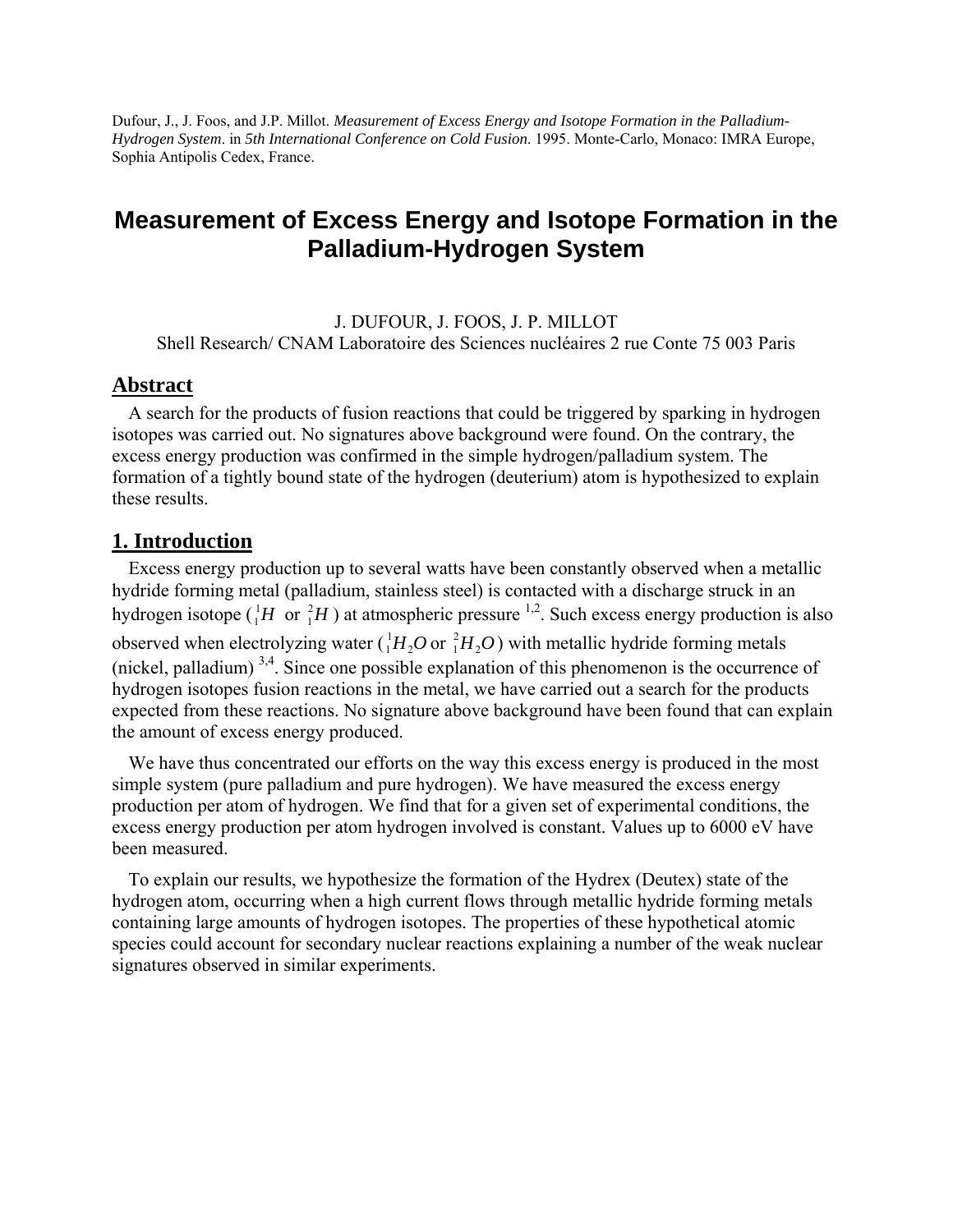# **2. Methods**

# Search for the products of the fusion reactions

This search was carried out using the reactors previously described  $1,2$ . The metallic hydride forming metal was palladium. Both hydrogen and deuterium were tested.  ${}_{2}^{3}He$ ,  ${}_{2}^{4}He$ ,  ${}_{1}^{3}H$ neutrons,  $X$  and  $\gamma$  rays were monitored with following methods:

 $\frac{3}{2}$ *He* and  $\frac{4}{2}$ *He* both in the gas phase and in the electrodes were monitored by a high resolution mass spectrometer, equipped with various getters and filters eliminating all gases, except rare gases, thus increasing the resolution. The gas phase was sampled in stainless steel bottles and transferred to the mass spectrometer. The electrodes were melted in a furnace (heated by an ion beam) inside the mass spectrometer thus eliminating air contamination.  $^{22}_{10}Ne$  was also measured in all samples.

 $\frac{3}{1}H$  in the gas phase and in the electrodes was first oxidized and the resulting tritiated water was analyzed by liquid scintillography. 1

- Neutrons were monitored by two  ${}_{2}^{3}He$  counters with energy spectroscopy to identify the characteristic peak at 764 keV. Various moderators (water, paraffin) were used.

 $X$  and  $\gamma$  rays were monitored by an ionisation chamber and by solid scintillography with energy spectrometry (Csl and Nal cristals).

# Measurement of the excess energy production per atom H

For this, we have measured with precision the excess energy production and the hydrogen consumption in the system hydrogen/palladium (Pure hydrogen  $-$  Alphagaz N55, and pure palladium – Johnsonn Matthey Puratronic grade – were used).

The excess energy production was measured in a system different from the one previously used  $\overline{1}$ . The reactors are of the ionizer type, cylindrical (typically 2 cm diameter, 60 cm long) with Pyrex dielectric barriers. We have used either single dielectric barrier type reactors (the electrode in contact with the gas being a 0.25 mm palladium wire) or double dielectric barriers type reactors (the palladium in that case being a 0.1 mm thick foil, at a floating potential between the two-barriers). Fig. 1 is a drawing of the double barrier type of reactor and Fig. 2 of the single barrier one.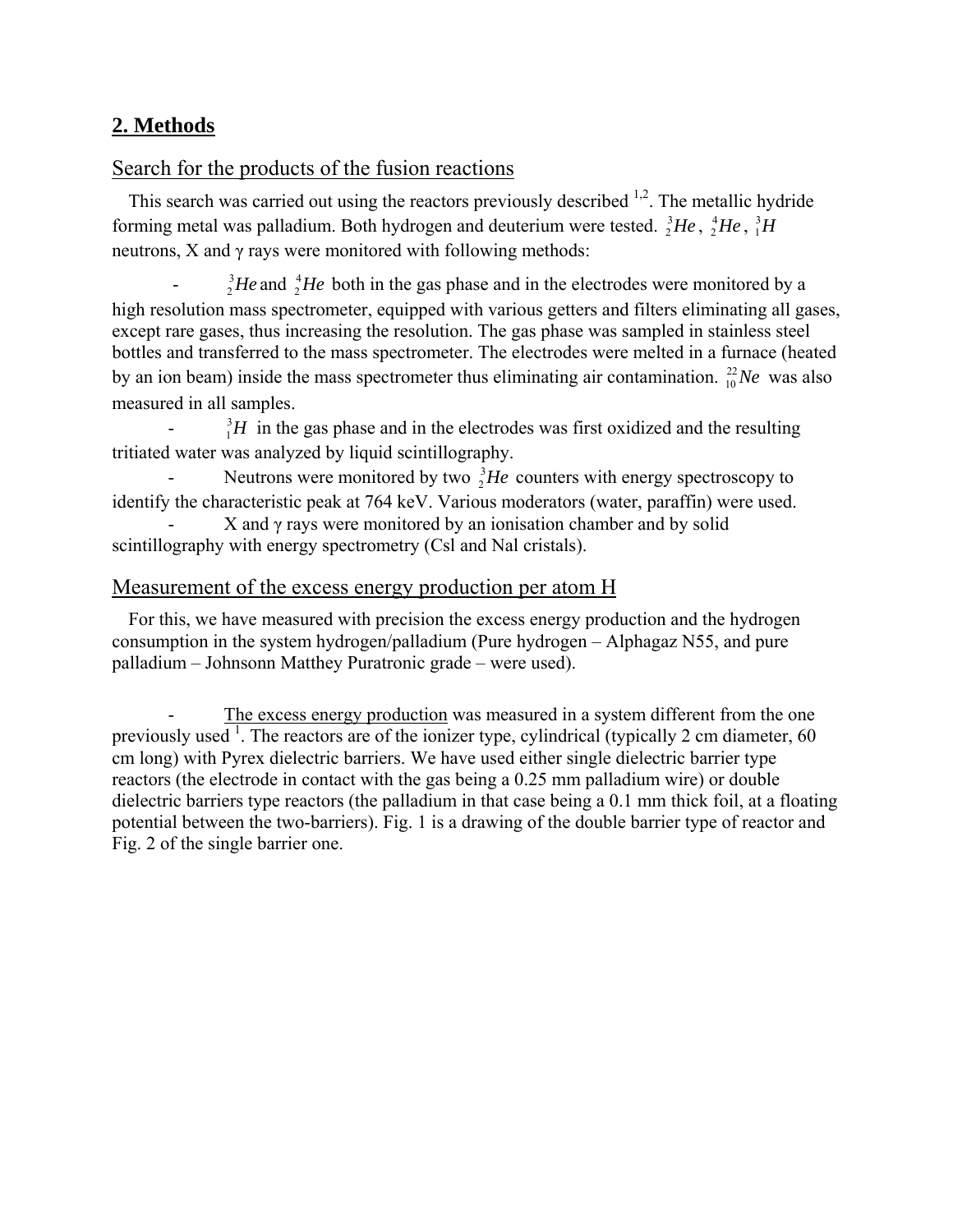

Fig. 1 DOUBLE DIELECTRIC BARRIER

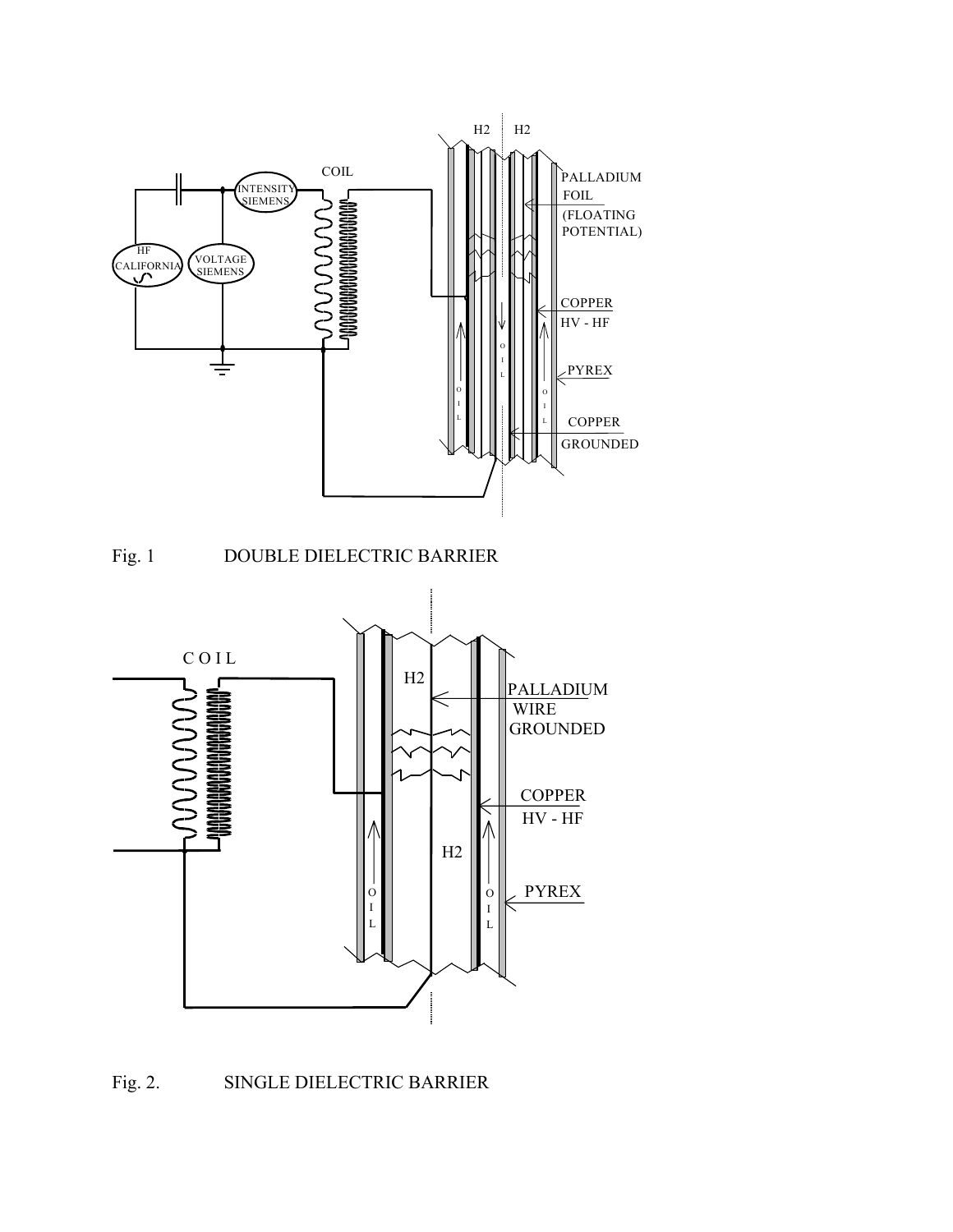The double barrier reactor type allows very representative blanks to be made, by withdrawing the palladium foil. The discharge in that case, still occurs between the two dielectric barriers, with no contact with any metal.

A single calorimeter contains the high voltage coil and the reactor. The high voltage coil is powered by a high frequency (50 to 5000 Hz), low voltage (0 to 220V) generator (Invertron from California instruments) that delivers a quasi sinusoidal signal. The electrical power input is measured at the outlet of the Invertron by a high sampling frequency, numerical wattmeter (Siemens Functionmeter B 1082). The reactor and the coil are housed in a PVC cylinder (10 cm diameter, 110 cm high), that also contains the tubing for circulating silicon oil (Rodhorsil 47V20 Rhone Poulenc) through the reactor (and the coil) and the wires connecting the system to the Invertron. The PVC cylinder is wrapped in a 1 cm thick layer of insulating material (Polyethylen sponge, closed cells, 0.019 kcal/m<sup>o</sup>C) surrounded by a copper coil (110 cm high) made of joined whorls of copper tube (1 cm diameter) through which the silicon oil circulates. This coil is wrapped in a 5 cm thick layer of insulating material and the resulting cylinder (24 cm diameter is housed in a PVC cylinder (25 cm diameter, 140 cm high), closed at the bottom and the top by two insulating caps, 15 cm thick, with holes for passing the tubing and wires. The outer PVC cylinder is surrounded by a double coil made of joined whorls of PVC tubing (1.8 cm diameter), through which water flows, at a temperature maintained at  $20^{\circ}$ C ( $\pm$  0.1 °C) by a cryothermostat (Huber HS 40). The double coil is itself wrapped in a 2 cm thick layer of insulating material. Fig. 3 gives an overall view of the calorimetric system.

In spite of the use of high voltage/high frequency currents, this calorimetric system is electrically tight; that is, no discharge occurs between the high voltage parts and the low voltage ones (except of course in the gaseous gap of the reactor). It is quasi adiabatic, 95 to 99% of the heat being recovered in the flow of silicon oil circulating (volumetric FM1 pump Model RP-D, 1/4″ ceramic head) round (copper coil) and through the high voltage coil and the reactor. This heat flux is calculated from the measure of the silicon oil flow (111 Flo-Meter McMillan Co, checked 4 to 6 times per day with gauge flask and chronometer), and the measures of the inlet and outlet oil temperatures (PT 100 Platinum gauge AOIP). The variations of the specific gravity and specific heat of the oil with temperature are taken into account. The oil stability during the runs is checked by periodic control of its specific gravity and by calibrations as will be described below. The heat flux which is exchanged with the air of the laboratory (5 to 1%) is determined by calibration (correlation between the heat lost and the difference of temperature between the reactor and the laboratory - see calibration).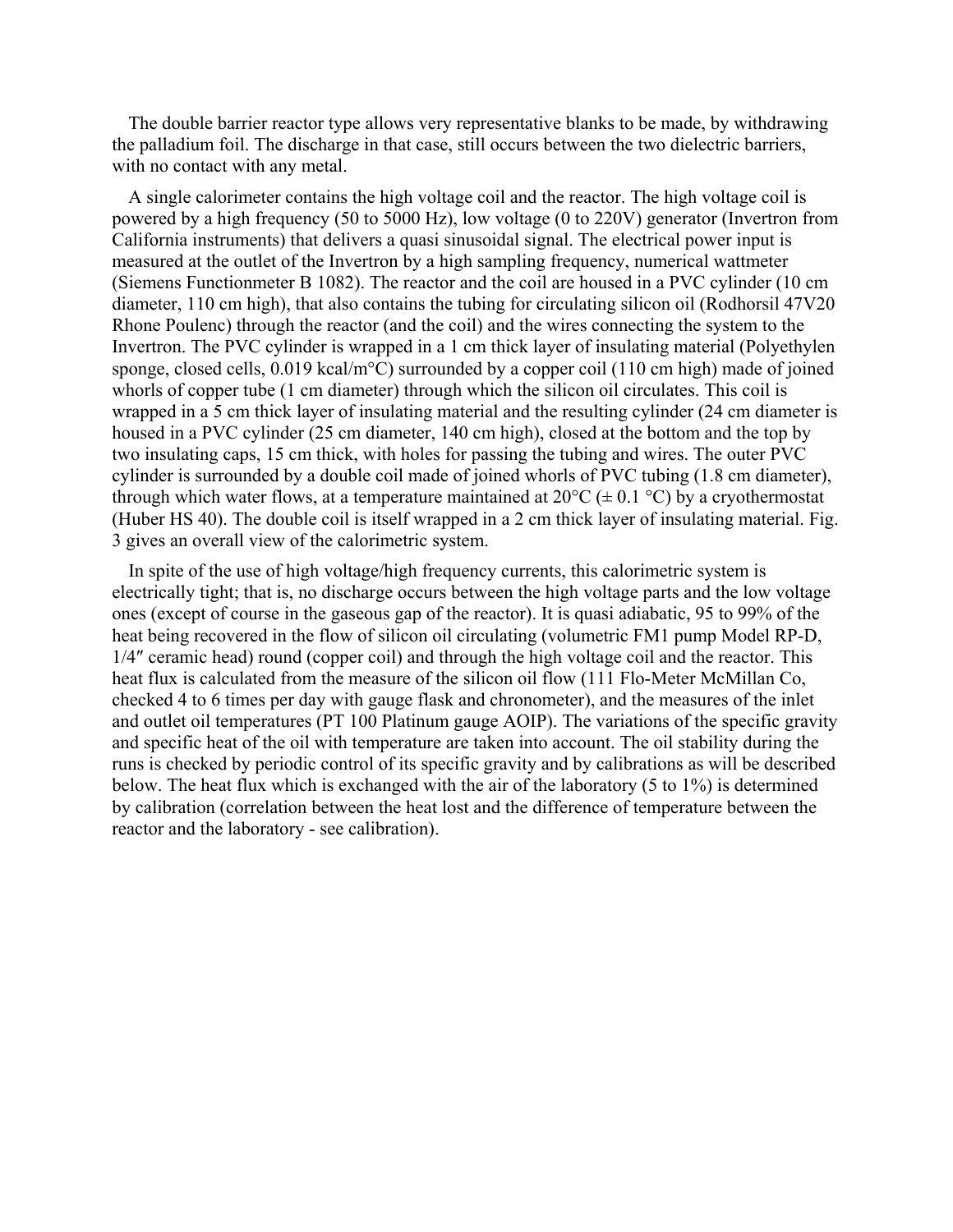



- Hydrogen consumption is measured by a simple pressure balance of the reactor and its feeding reservoir (300 cm<sup>3</sup> initial pressure 5 bars). The reservoir, the pressure regulating valve and the tubing of the hydrogen system are shown on Fig. 4. They are made from stainless steel. A 40 cm long, (1.6 mm ID, 3.2 mm OD) FET Teflon tube connects the stainless steel tubing to the pyrex reactor. The whole system is tight up to 1500 mb of reactor hydrogen pressure and no leakage is detectable on several days tests.

All data required for the excess power and the hydrogen consumption measurement are collected every 15' by a data logging system (Centrale d'acquisition AOIP SA 70)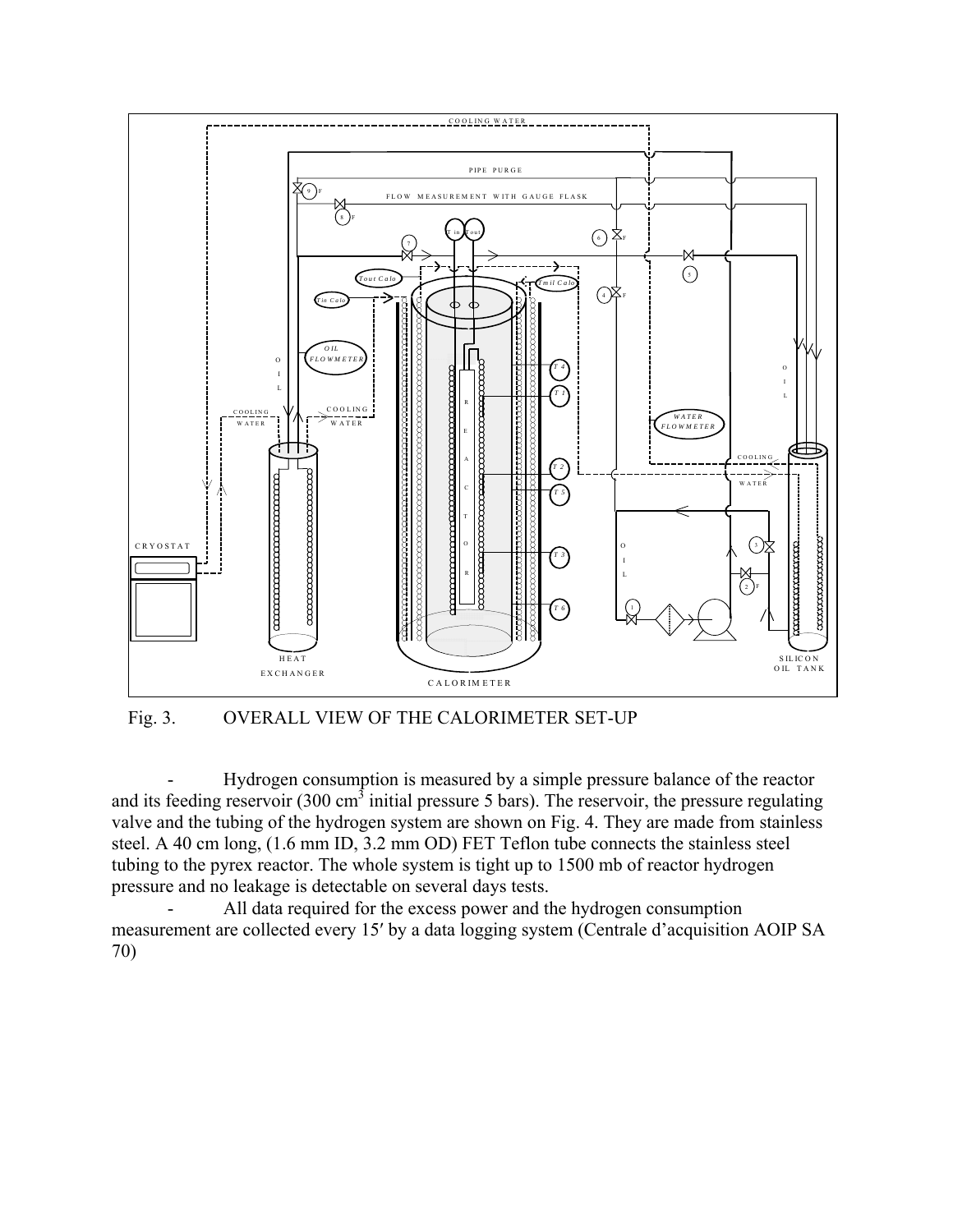

Fig. 4. HYDROGEN CONSUMPTION MEASUREMENT

# **3. Results**

Search for the product effusion reactions

The results of that search can be summarized as follows:

 $\frac{4}{2}$ *He* found in the gas phase come from air leaking through the Pyrex or the joints of the reactor. This is clearly evidenced by the ratio  ${}_{2}^{4}He/{}_{10}^{22}Ne$  calculated for the "apparent" production" of these two isotopes (resulting from a mass balance between the gas input in the reactor and the gas after the experiment, taking into account the hydrogen absorbed by the palladium). Typical values are the following:  $^{4}_{2}$ He/

air: 3.13  $\frac{1}{1}H$  experiment: 5.0  $\frac{2}{1}H$  experiment: 6.0 1

showing a preferential leakage of  ${}_{2}^{4}He$  from air, whatever is the hydrogen isotope used.

- No peak at mass  $3\left(\frac{3}{2}He\right)$  was detected in the gas phase.

 $\frac{4}{2}$  He "apparent production" was also found in the electrodes. In all experiments, this can be explained by ionic implantation from the gas phase. This is evidenced by considering the evolution of the ratio  ${}_{2}^{4}He/{}_{10}^{22}Ne$  from the zone of impact of the sparks, to the edge of the electrodes. Given the higher temperature of the impact zone and the evolution with temperature of the diffusion coefficients of  ${}_{2}^{4}He$  and  ${}_{10}^{22}Ne$ , the former should be higher than the latter, when  $^{4}_{2}He$  and  $^{22}_{10}Ne$  are implanted by the discharge. This was found to be the case for all experiments  $^{4}_{2}$ He/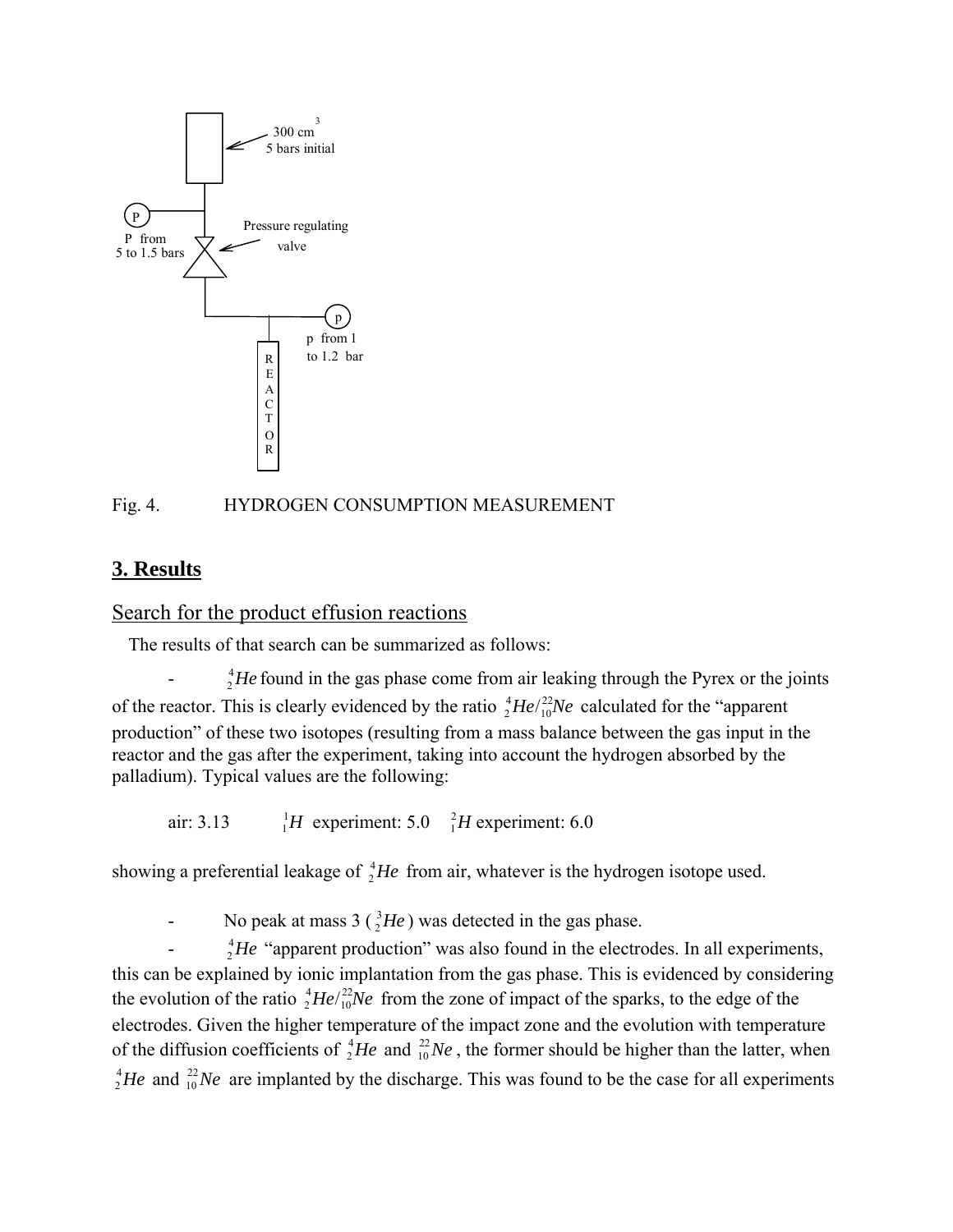both for  ${}_{1}^{1}H$  and  ${}_{1}^{2}H$ . However, in all experiments, the impact ratio was higher than the one in the gas phase, with a mean value of 30 (a value of 120 was found in one experiment with  $\frac{1}{1}H$ ). If we attribute to true generation the totality of  ${}_{2}^{4}He$  found in the electrodes, we arrive at an upper limit of 105 atom/s (for the  ${}_{1}^{1}H$  experiment mentioned above). 1 1

with  $\frac{1}{1}H$ , and one with  $\frac{2}{1}H$ . This peak is very likely a HD peak, due to a memory effect of the - A peak at mass 3 was detected in the gas from the electrode of one experiment spectrometer system. It gives an upper value for the true  $\frac{3}{2}He$  generation:  $5 \times 10$  $3$  atom/s.

- No  ${}^{3}_{1}H$  was detected above detection limits for  ${}^{1}_{1}H$  experiments or beyond what is contained in the feeding gas for  ${}_{1}^{2}H$  ones. This gives the upper limit of production:  $2 \times 10^{3}$ atom/s.

Neutron detection was also negative: the background flux has been shown to fluctuate from  $0.5 \times 10^{-3}$  to  $1 \times 10^{-3}$  n/cm<sup>2</sup>xs (during a period of 4 months), with no correlation with the excess energy production.

No X and  $\gamma$  rays were detected with the ionization chamber. Copious signals have been detected with the solid scintillation counters, in the low energy region (<100 keV). These signals are currently under study.

## Measurement of the excess energy production per atom H

The excess energy production is measured during "active runs" that last 3 to 6 weeks (in order to eliminate transient situations that can occur at the beginning of a run). "Active runs" are runs were a discharge is struck through an hydrogen isotope, in contact with an hydride forming metal. Before each "active run," the temperature gauges are calibrated. Each "active runî begins with a calibration (2 to 3 days), where the reactor is under Ar or air and the system heated by resistors, powered by the California generator. This calibration ensures that the properties of the silicone oil are stable. The results of these "active run" calibrations are checked to fit the calibration curve, that was established in a way that will now be described.

*The calibration curve* was established during "calibration runs," where the system was heated in different ways: resistors, discharges in Ar with the two types of reactor (with metal in contact with the discharge) and discharges in hydrogen in the double barriers type reactor, with no metal between the dielectric barriers. In the runs with resistors, the power was delivered either by a DC generator, or by the California generator (with cos φ varying from 0.35 to 1). The power lost to the air is:

Power lost = Power recovered in oil - Power in

and is correlated with the difference of temperature between the reactor and the air of the lab:

Power lost = K ( $T_{\text{reac}}$  -  $T_{\text{air}}$ )

Fig. 5 shows that all calibration points fall on the same correlation, whatever the way the system is heated. Moreover the "calibration runs" with a discharge, show that the system is electrically tight, that is no discharge occurs, that could interact with the various components of the calorimetric system (insulation, PVC ...). Electrical charges transport only occurs in the gas gap of the reactor.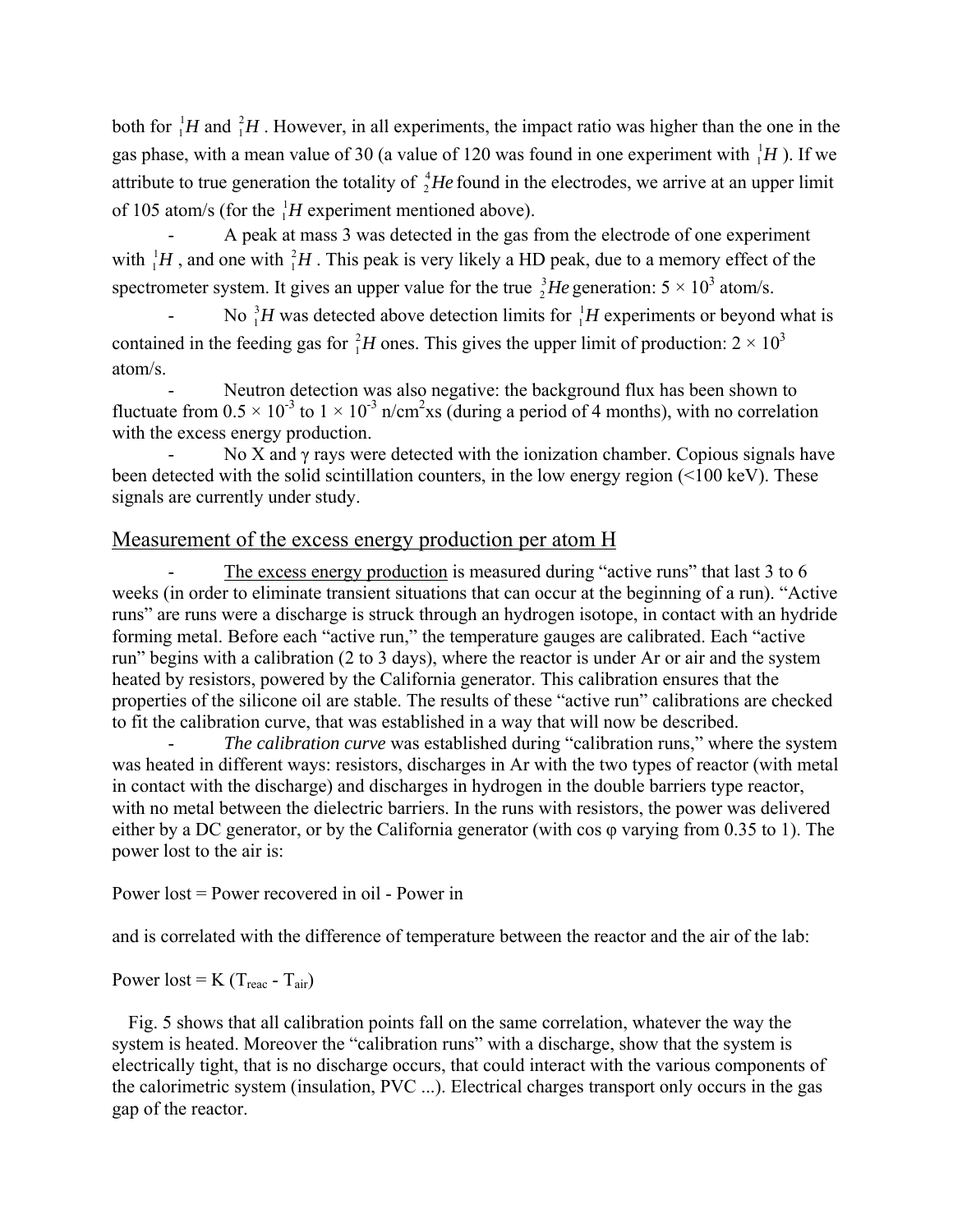The calibration runs were performed over a period of 4 months, including 3 complete dismantling of the reactor and calorimetric system. Over this period, the standard deviation of the excess power measurement (zero for calibration runs) is 0.7 W, demonstrating the stability of the system (this figure is reduced to 0.3 W, when only a single run is considered).



#### Fig. 5. HEAT LOSSES TO AIR, FUNCTION OF OIL TEMPERATURE

- *The results of the active runs* are very dependant on the type of palladium used: runs with foils gave results ranging from 0 to 3 W excess power (for 100 W power input). This erratic performance was shown to be related to the mechanical resistance of the palladium: the palladium that gave negative results was found after the experiment with scales on the surface. The loading ration for these negative experiments was of the order of 0.75. On the contrary, the surface of the palladium that gave positive results was found not altered after the experiment. In that case, strange behaviour of the loading ratio was observed (figures up to 2.5 were measured). This will be discussed later.

runs with wires gave positive results, the wires being never found altered after the experiment. The strange behaviour of the loading ratio was also observed. Excess power up o 5.5 W were observed (for 150 W power injected). Given the measured standard deviation (0.7 W) these results are very significant.

- *A comparison of two "active runs,"* one with negative results and one with positive ones is shown on Fig. 6 and 7. The negative run was with a palladium foil and a double dielectric barrier. During 1.5 million second, the excess power was  $0 \pm 1.4$  w (99% confidence level). The positive run was with a palladium wire and a single dielectric barrier. The excess energy increased on a period of 3.5 million second, to reach  $5.5 \pm 1.4$  w (99% confidence level). The increase observed at 2.8 million second is due to change in operating conditions (see below).

The hydrogen consumption together with the weight of palladium used in an experiment, allows the calculation of the loading ratio. For experiments that gave negative results, the behaviour of this loading ratio is normal: values are limited to 0.7/0.75 and once this value is reached, it remains constant for the rest of the experiment. On the contrary, for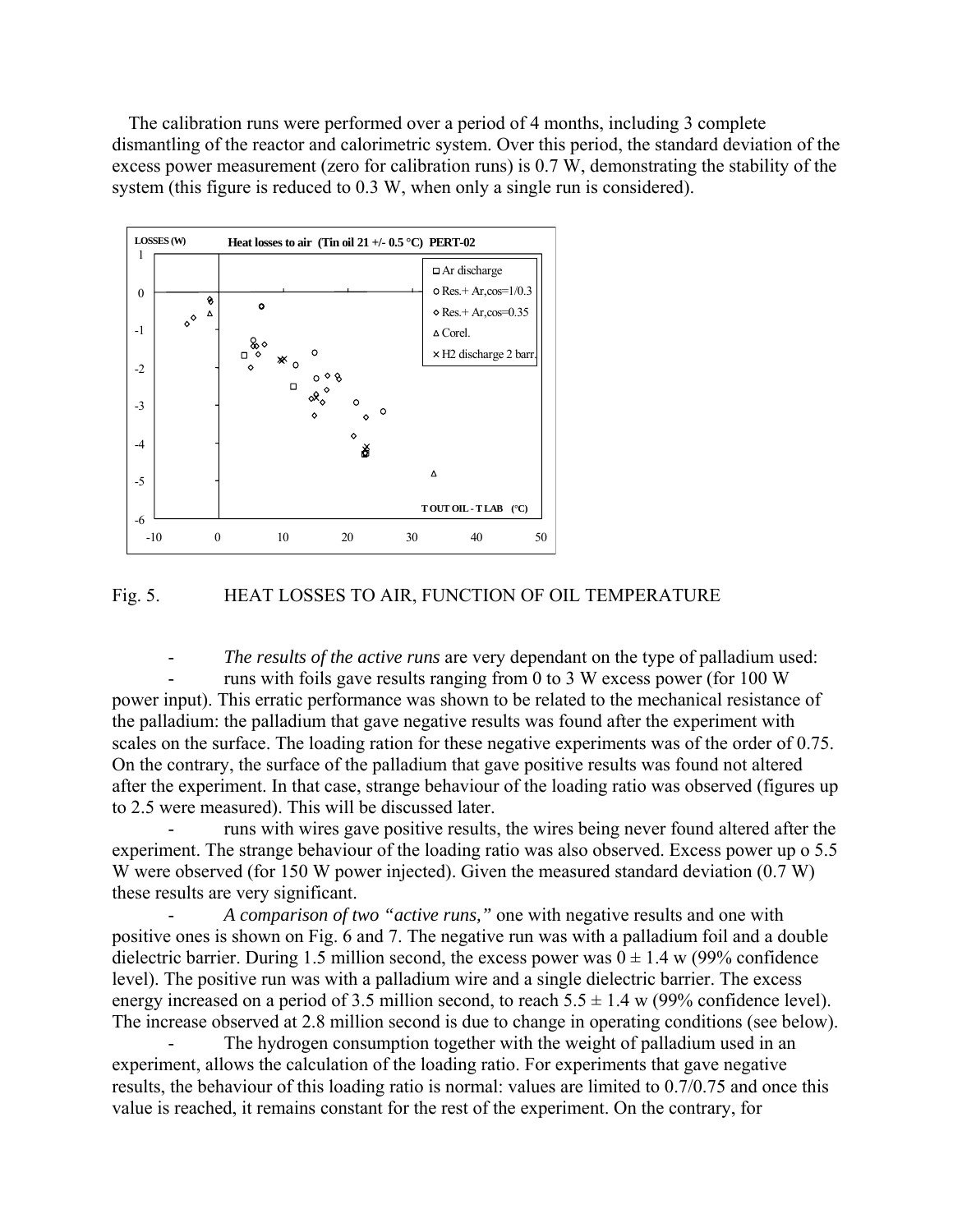experiments giving an excess energy, this ratio always increases. Values up to 5 have been measured in experiments with wires.



### Fig. 6a. EXCESS POWER, FUNCTION OF TIME -3H05-



Fig. 6b. APPARENT LOADING H/Pd, FUNCTION OF TIME -3H05-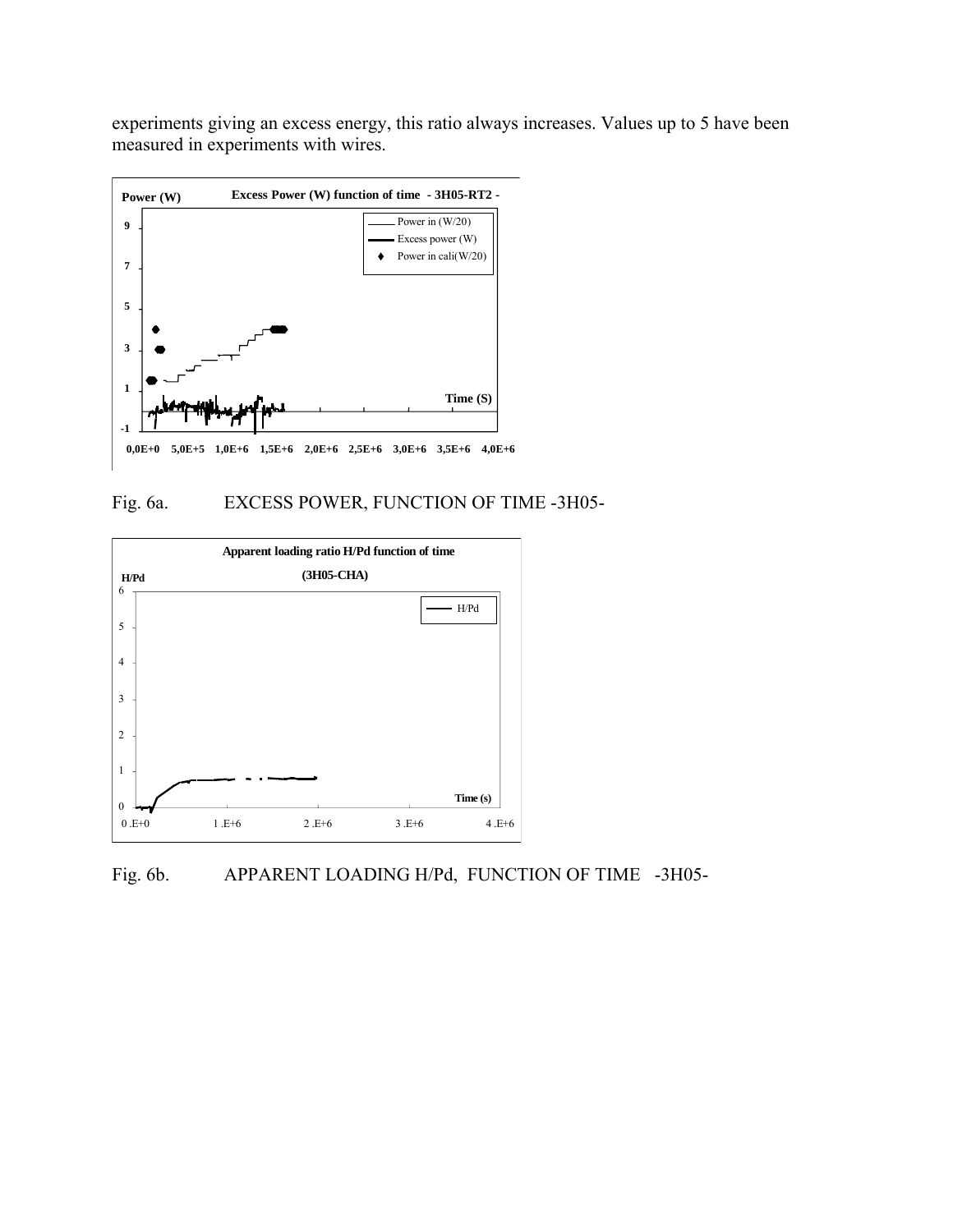

Fig. 7a. EXCESS POWER, FUNCTION OF TIME -3H06-



# Fig. 7b. APPARENT LOADING H/Pd, FUNCTION OF TIME -3H06-

One obvious cause that could explain this is leakage. We exclude this because when the discharge is cut off, the consumption of hydrogen ceases. Another cause would be combination of hydrogen with material inside the reactor. This seems impossible, because the only material in contact with the discharge is Pyrex (and of course palladium). Small amounts of copper and steel are also present in the reactor, but not in contact with the discharge. The quantities of hydrogen they could absorb, were calculated and found several order of magnitude lower than the missing hydrogen. Their presence cannot explain the phenomenon. Finally, by weighing the palladium before and after the experiment, we saw that, in all cases, the final loading ratio thus measured, did not exceed 0.8. No hydrogen is thus stored in cavities of the palladium after experiment.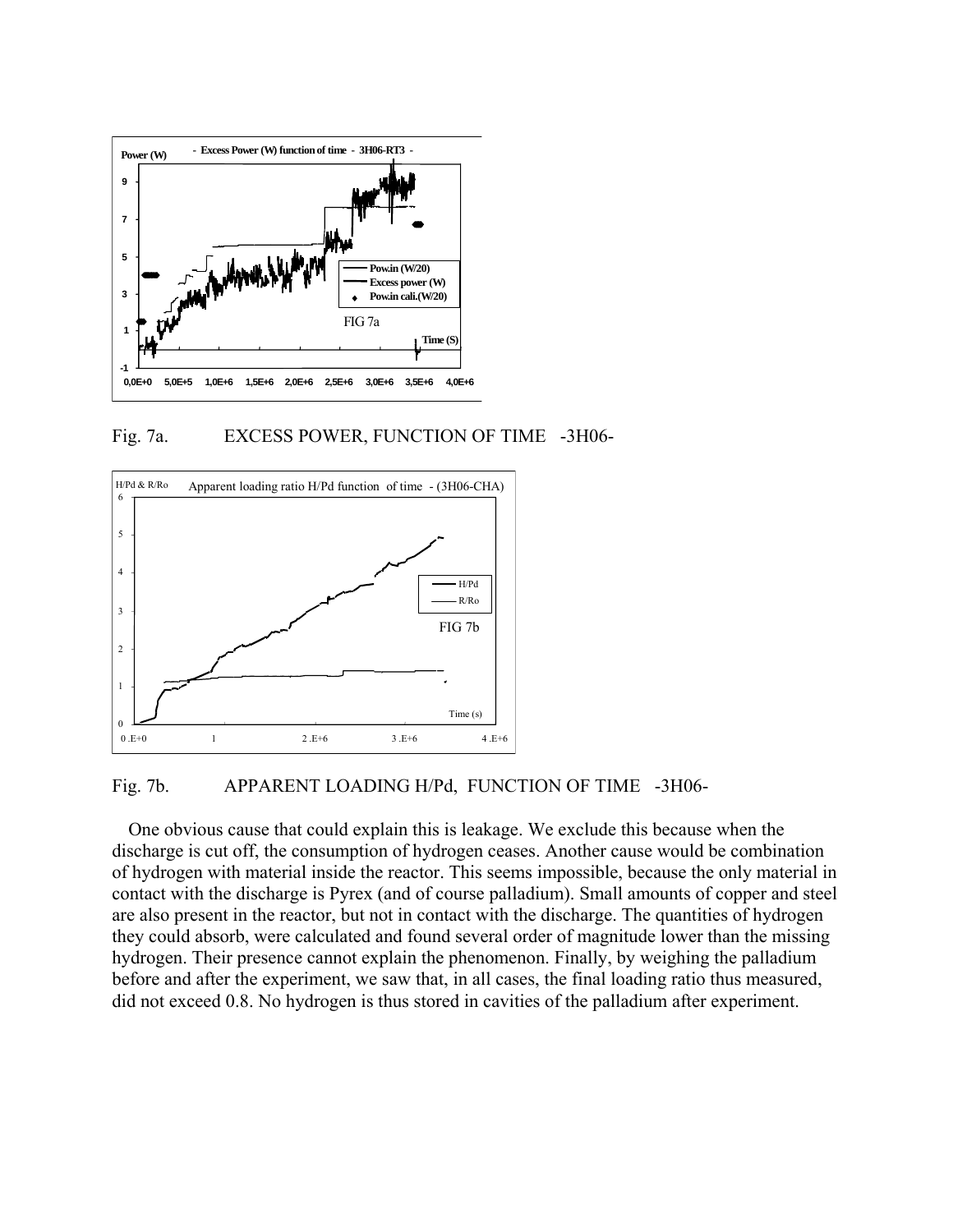

Fig. 8. EXCESS POWER, FUNCTION OF TIME -3D02-

The excess energy production per atom hydrogen can then be calculated from the above measurements. Fig. 8 is a plot of the cumulated excess energy versus the cumulated hydrogen consumption as measured in the experiment with a wire described previously. It can be seen that 3 straight lines can be drawn, corresponding to 3 different sets of operating conditions (see below). This means that under stable conditions, the excess energy per hydrogen atom is constant. These results are summarized in the following tables.

| Table I | EXCESS ENERGY PRODUCTION PER ATOM HYDROGEN |  |  |
|---------|--------------------------------------------|--|--|
|         | FOR HYDROGEN -3H06-                        |  |  |

| Period     | Duration  | H consumed | Excess       | Mean excess | Exc. Ene. | Power      | Temp.                  |
|------------|-----------|------------|--------------|-------------|-----------|------------|------------------------|
|            | second    | mMole H    | energy on    | Power       | eV per    | input      | Reactor                |
|            |           |            | period $(J)$ | (W)         | atom H    | (W)        | $({}^\circ\mathrm{C})$ |
| CAL        | 230 000   | 0          |              |             |           | Calib.     |                        |
| <b>INC</b> | 695 000   | 9.88       | 1737500      | 2.5         | 1800      | Increasing |                        |
|            | 1 390 000 | 9.63       | 5 838 000    | 4.2         | 6 3 0 0   | 115        | 56                     |
| $\rm II$   | 342 000   | 1.41       | 1846800      | 5.4         | 13 600    | 150        | 69                     |
| Ш          | 767 000   | 5.44       | 6 596 000    | 8.6         | 12 600    | 150        | 50                     |
| Total      | 3 424 000 | 26.36      | 16 018 300   | 4.7         | $9000*$   |            |                        |

\* Excluding the "INC" period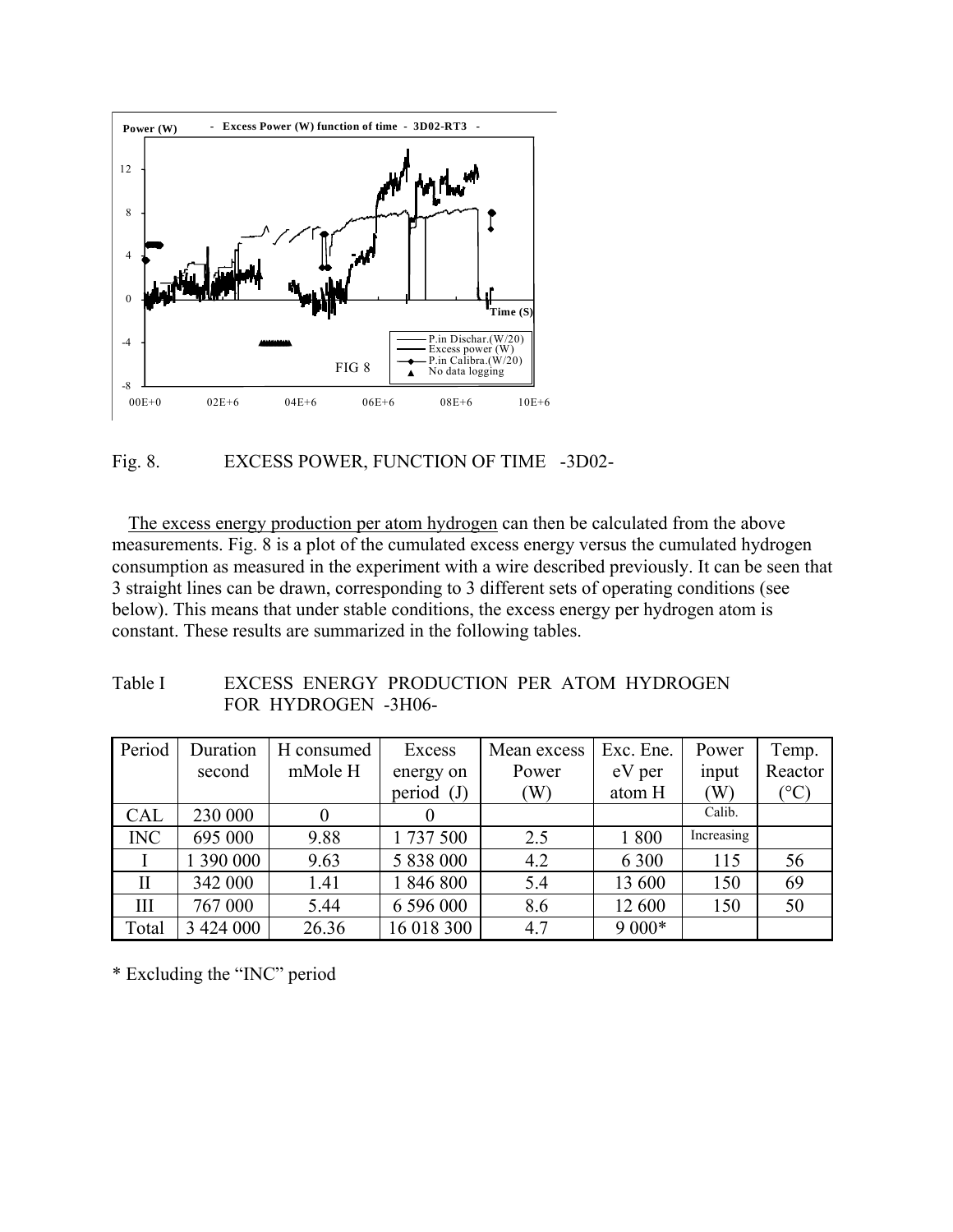| Table II | EXCESS ENERGY PRODUCTION PER ATOM HYDROGEN |
|----------|--------------------------------------------|
|          | FOR DEUTERIUM -3D02-                       |

| Period     | Duration  | H consumed | Excess                     | Mean     | Exc. Ene. | Power       | Temp.                  |
|------------|-----------|------------|----------------------------|----------|-----------|-------------|------------------------|
|            | second    | mMole H    | energy on                  | excess   | eV per    | input       | Reactor                |
|            |           |            | period                     | Power    | atom H    |             |                        |
|            |           |            | $\left( \mathrm{J}\right)$ | (W)      |           | (W)         | $({}^\circ\mathrm{C})$ |
| <b>CAL</b> | 403 200   | $\theta$   | $\theta$                   |          |           | Calibration |                        |
| Loading    | 3 632 400 | 5.51       | 3 741 300                  | 1.03     | 7 0 0 0   | Increasing  |                        |
|            | 964 800   | 0.0        |                            | $\theta$ | $\Omega$  | 125         | 52                     |
| $\rm II$   | 864 000   | 0.62       | 1 391 000                  | 1.6      | 23 300    | 155         | 56                     |
| Ш          | 2 744 100 | 11.03      | 25 218 300                 | 9.19     | 23 800    | 155         | 45                     |
| Total      | 8 608 500 | 17.16      | 30 350 600                 | 4.7      | 23 700*   |             |                        |

\* Excluding the "Loading" period

At the beginning of period III, the decrease of the reactor temperature was achieved by increasing the oil flow. This decrease of temperature was immediately followed by a very fast increase in the hydrogen consumption (few minutes), followed by a slightly slower increase in excess power generation (few hours).

After cutting off the discharge, the hydrogen consumption ceased. Weighing the palladium after experiment showed that it contained 4 mMole of hydrogen (corresponding to a loading ratio round 0.75, the quantity of palladium in the reactor being 5.35 mMole). During the experiment, a total of 22.36 mMole of hydrogen (16.48 during steady state situations) have been lost from the reactor in an unexplainable way.

We conclude from the measurement of the excess energy per atom hydrogen

- that this quantity is a constant for a set of physico-chemical parameters but changes when this set is changed. Values up to 6 000 eV per atom H have been measured.

and that hydrogen is lost in an unexplained way, during the production of excess energy.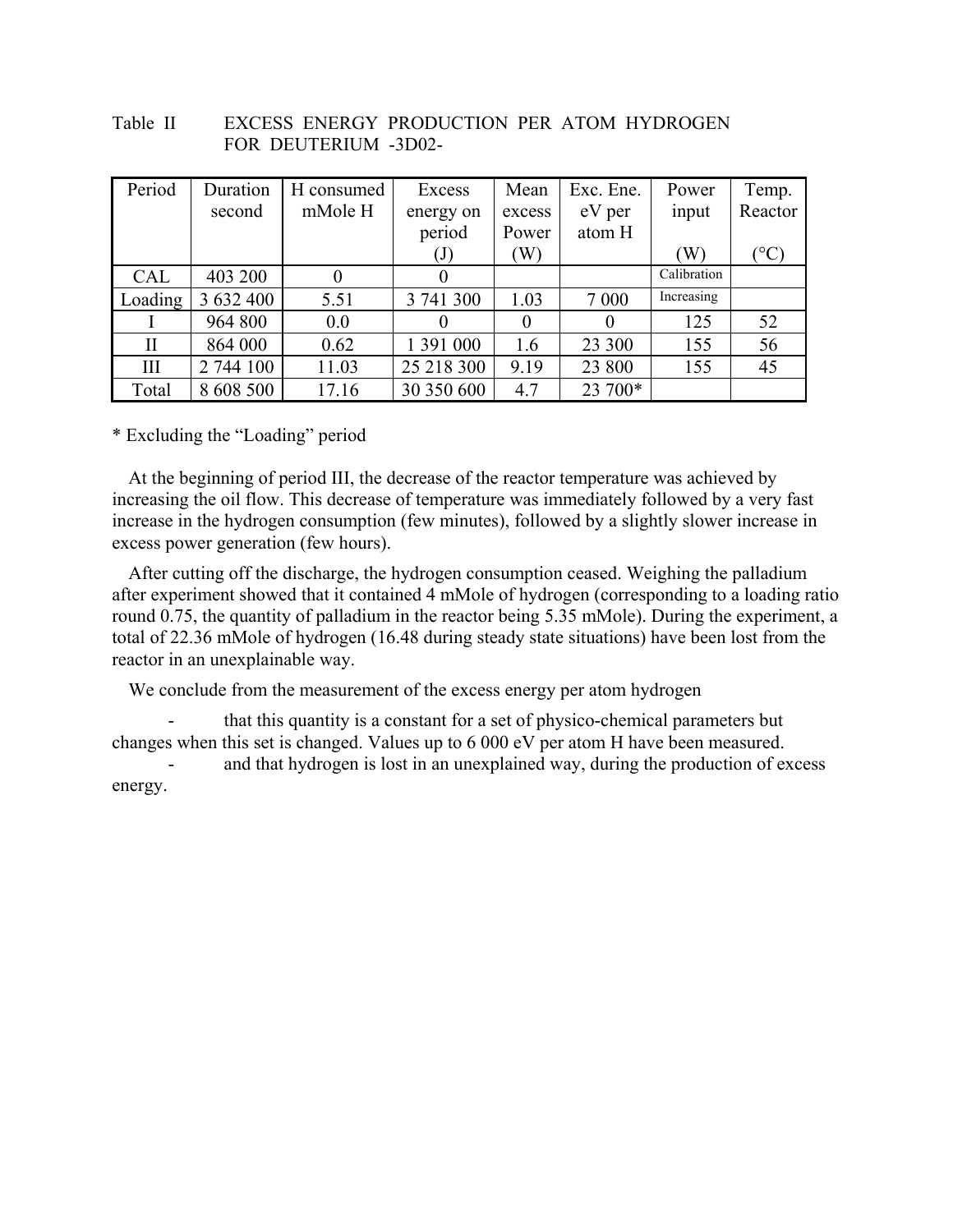

Fig. 9. CUMULATIVE EXCESS ENERGY AS A FUNCTION OF CUMULATIVE H IN REACTOR

# **4. Discussion**

The following experimental evidence has been gathered:

the upper values found for the ashes expected from the known fusion reactions of  $\int_{1}^{2}$ H are much too low (many orders of magnitude) to explain 2 W of excess energy (for 1 W these values should be  $10^{12}$  per second for protons, tritons, neutron and  $\frac{3}{2}He$ , 10 1 <sup>7</sup> for  ${}_{2}^{4}He$  and gamma rays of 24 MeV or  $3 \times 10^{11}$  for  $^{4}_{2}He$  if this is the only ash). In the case of  $^{1}_{1}H$ , no gamma rays of 511 keV were observed, that could have resulted from the annihilation of positrons formed by the known  ${}^{1}_{1}H$  fusion reaction.

excess power generation have been measured with high confidence level (99%). Taking into account the total excess energy generated (5 000 000 J), the following explanations have been eliminated (their effect would be several orders of magnitude lower than what is observed): combustion of the hydrogen, combustion of silicon oil, reaction of hydrogen with materials in the reactor, exothermal modification of the Pyrex under the influence of the electrical charges deposited by the discharge.

this excess power is generated in a very specific way, the excess energy per atom of hydrogen being a constant for a given set of reactor conditions. The value of this energy is in the order of thousands eV. Moreover, this excess power generation occurs simultaneously with an unexplained loss of hydrogen from the reactor.

# The Hydrex (Deutex) hypothesis:

The hypothesis of the formation of a tightly bound state of hydrogen (deuterium) in "cold fusion" experiments has been put forward  $5.6$ . In such bound states, the electron is much closer to the proton than in normal hydrogen. This could explain both an energy of formation and a capacity to diffuse through any material much higher than normal hydrogen. Hence, energies of formation of several thousands eV and loss of hydrogen through the walls of the reactor, could be explained.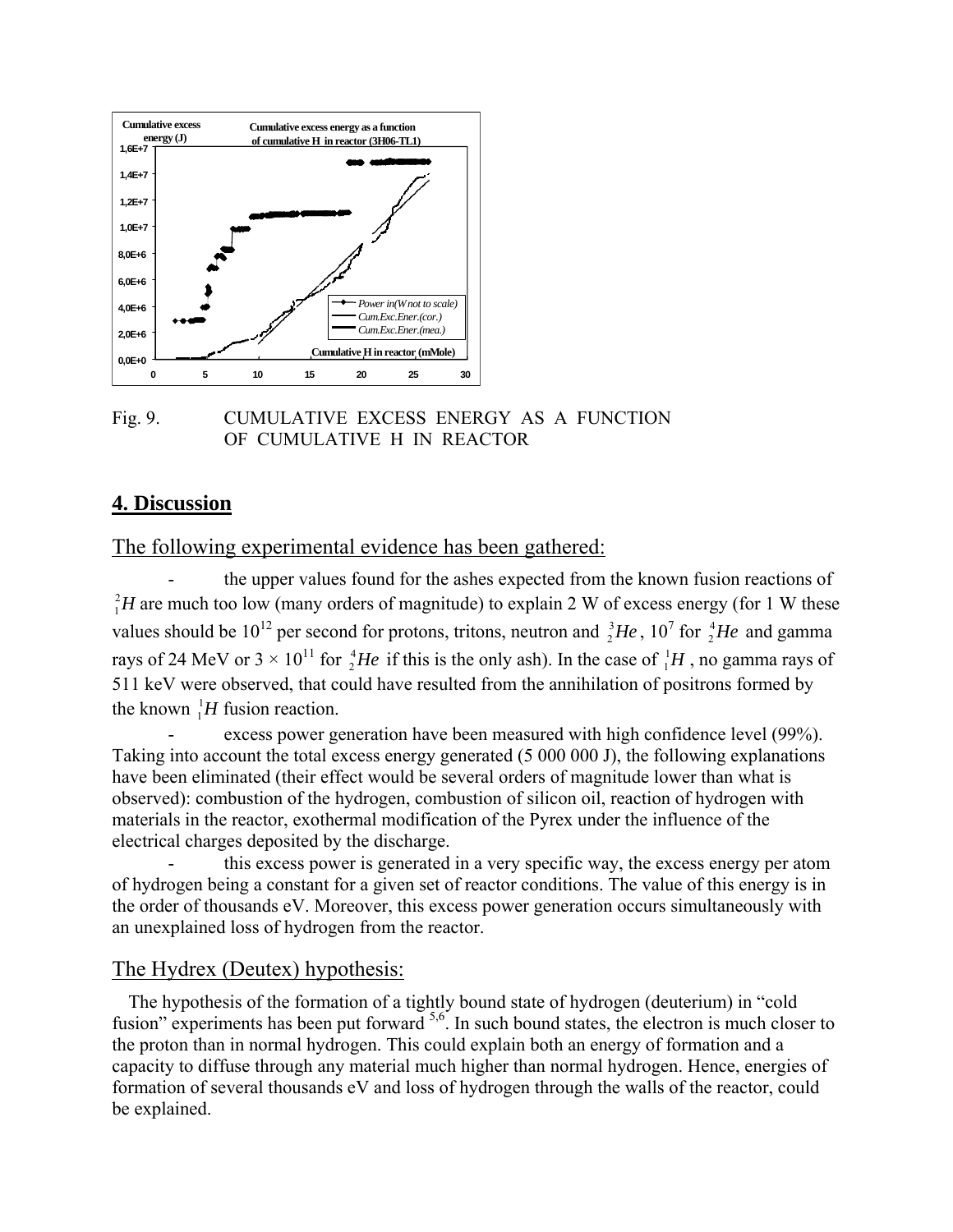We hypothesize that the formation of a one dimension (oscillator) bound state could occur, if the following conditions are met, for one proton and one electron inside the lattice of the pa lladium:

- their spins are parallel
- they get sufficiently close (100 to 500 fm ?)
- they have the same velocity

These conditions might be met at the occasion of the jump of an hydrogen (proton) from one octahedral site of the palladium to another, when a high electrical current flows through the pa lladium lattice. The first two conditions could be fulfilled when the current is sufficiently high and create a high magnetic field. Due to collisions, the last condition could be fulfilled for individual protons and electrons of the conduction band of the palladium, although their collective motions are opposite. Due to the action of the strong electromagnetic field created by the electron during its motion to and from the proton, this bound state, once formed, could remain stable, even after the external magnetic field has disappeared. This state being the result of the action of two potentials (electrostatic and magnetic) a continuum could be formed and this could explain that we measure energies of formation varying with operating conditions.

### Expected properties of the Hydrex (Deutex) state of hydrogen:

Apart from its high energy of formation and its capacity to diffuse *H*⋅ (Hydrex), should be a

to a nucleus present in the metal lattice, it could be confined against it. The probability of permanent electric dipole of small dimensions (hundreds of fm). When getting sufficiently close electron capture by the nucleus could thus be increased as with  $^{40}_{19}K$ , for example:

 $K + H \cdot = \frac{40}{18}Ar + \frac{1}{1}H^{+} + e^{-} + v$ 1 40  $1 - 18$ 40 19

Similar reactions should be expected with  $^{138}_{57}La$  and  $^{50}_{23}V$ , that give exothermal electron capture reactions.

If  $H_1$  is confined for a sufficient long time, close to the nucleus, double electron capture could  $\mathcal{L}(\mathcal{L})$ 

then occur, which could be the case for the following nuclei:  $^{102}_{46}Pd$ ,  $^{56}_{28}Ni$   $^{54}_{26}Fe$  and  $^{40}_{20}Ca$ .

These reactions could account for a number of weak nuclear signatures observed in the experiments

### **5. Conclusion**

From these results, we conclude that a very promising reaction occurs in metallic hydride forming metals, when loaded with hydrogen isotopes and submitted to high transient electric currents. We think that explaining the phenomenon by a rearrangement of the binding between the proton and the electron, due to the confinement in the metal lattice, is more plausible (although not known) than invoking highly improbable fusion reactions. We intend to put more efforts in the understanding of this reaction.